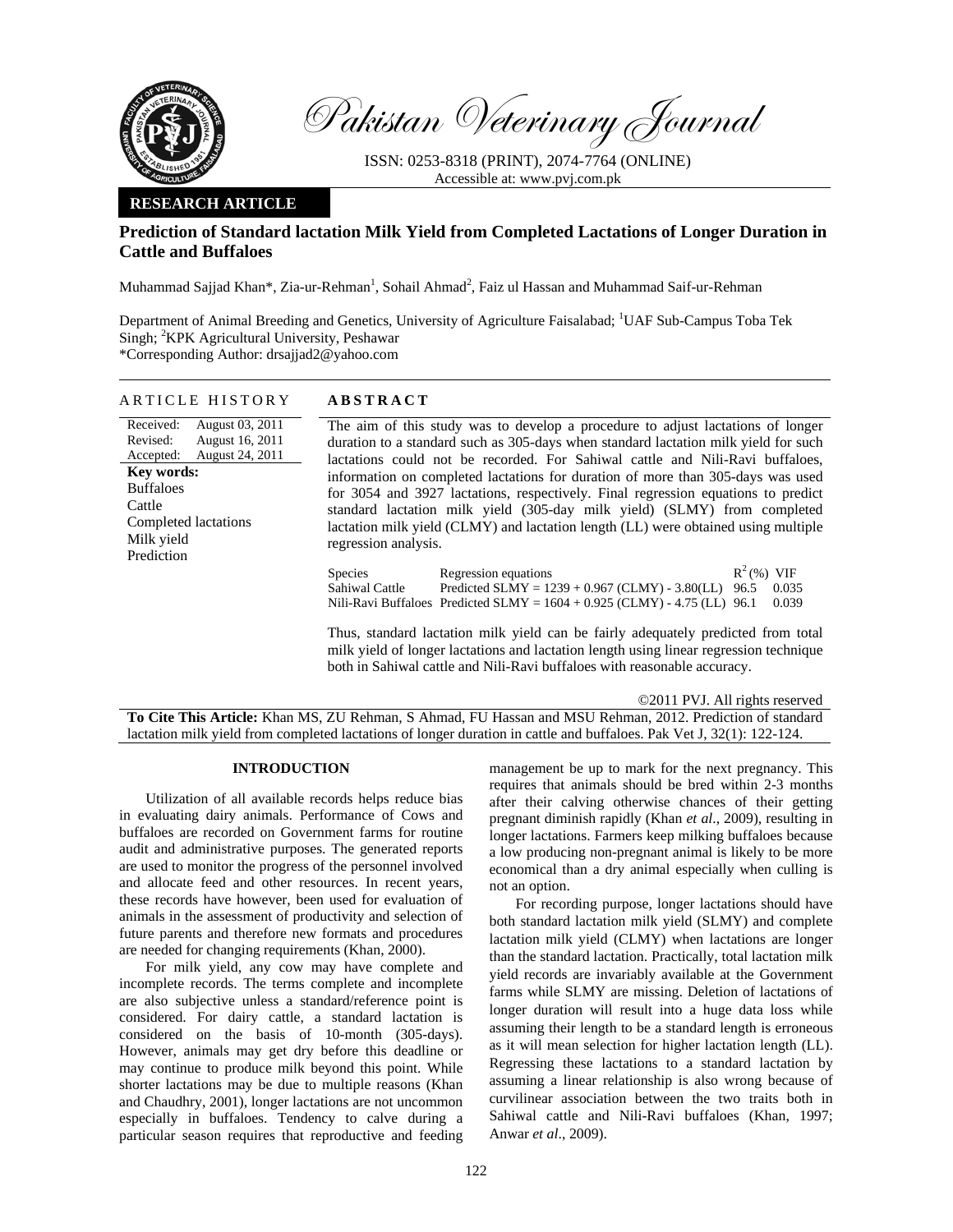Recent debate on accuracy of bull ranking necessitated that standard operating procedures be developed to standardize performance recording and genetic evaluation so that authenticity and transparency is owned by different stakeholders. The present study was designed to develop a procedure to adjust lactations of longer duration to a standard lactation based on 305-dmilk yield, especially when milk yield for such lactations could not be recorded in Sahiwal cattle and Nili-Ravi buffaloes.

### **MATERIALS AND METHODS**

Two data sets were used to predict standard lactation milk yield (SLMY) from complete lactation milk yield (CLMY) and lactation length (LL) recorded in kg and days, respectively. The data on Sahiwal cattle pertained to lactation records of cattle used by Rehman (2006), while data on Nili-Ravi buffaloes was previously used by Bashir (2006). These data represented lactations of cows and buffaloes reared at the main Government Livestock Farms in Punjab. Lactations were required to be more than 305 days having both 305-day and total milk yield recorded. The average daily milk yield for period before 305-days was required to be more than the average daily milk yield after 305-days. This check was required to make sure that a longer lactation was not continuation of previous lactation with missing date of calving. To exclude very low lactation yields, a minimum of 1000 litres was also required for any lactation to be included in the analysis. This yielded 3927 lactations of Nili-Ravi buffaloes and 3054 lactations belonging to Sahiwal cattle.

In the present study, SLMY was considered as a dependent variable, and CLMY and LL were used as independent variables. SLMY was predicted from CLMY and LL traits with the following Multiple Linear Regression model. Coefficient of determination  $(R^2)$  was used to determine the accuracy of prediction in the two models assumed. Root of Mean Square Error (S) values of the regression models were also found.

Statistical analysis was performed using Minitab® 13 (2007).

Multiple Linear Regression Model can be written as follows:

 $SLMY = a + b_1*CLMY + b_2 * LL + e$ Where,

a: intercept b<sub>1</sub>: regression of SLMY on CLMY

b<sub>2</sub> regression of SLMY on LL, and

e: random error term.

Variance Inflation Factor (VIF) was used for each independent variable in Multiple Linear Regression Model (Eyduran *et al*., 2010).

#### **RESULTS AND DISCUSSION**

The general statistics for milk yield and LL for the two species were found similar for the available information on the two species. Table 1 presents descriptive statistics of 305-day milk yield, total milk yield, and lactation length for Sahiwal cattle and Buffaloes. The 305-day milk yield, total milk yield and LL were estimated as 2061 litres, 2217 litres and 348 days, respectively (Table 1) for Sahiwal cattle. For buffaloes, corresponding values were 2123 litres, 2408 litres and 360 days. In the original data set, proportion of buffaloes with LL longer than the standard of 305 days was 27%while this proportion was obtained as 16.1% for the cattle. The higher average for such lactations is related to longer calving interval in buffaloes than cattle as reported previously (Khan *et al*., 2007; Khan *et al*., 2008).

Graphing the lactations of longer duration for LL and milk yield did not provide any clue if milk yield beyond 305-days could be predicted from LL, both in cattle and buffaloes (Figs 1 and 2). This was mainly due to wide variation in the behavior of cows and buffaloes in their lactation curves beyond a standard LL.

Relationship between SLMY and CLMY in cattle and buffaloes is depicted in Fig 3 and Fig 4, respectively. The linear regression of SLMY on CLMY had 88.4 and 83.4 % accuracy in cattle and buffaloes, respectively. This may be considered reasonable prediction accuracy. However, when LL was added as a predictor along with total milk yield, accuracy improved. The mean sum of squares along with other statistics are presented in Table 2. Very high Fvalue obtained in the analysis was expected due to partwhole relationship between the two variables. Regression equation to predict SLMY from CLMY and LL are presented in Table 3. The prediction accuracy increased from 88.4 to 96.5% in cattle and from 83.4 to 96.1% in buffaloes which indicated that inclusion of LL in predicting SLMY was justified.



**Fig. 1:** Relationship between lactation length and 305-day milk yield in Sahiwal cattle



**Fig. 2:** Relationship between total lactation length and 305-day milk yield in Nili-Ravi buffaloes